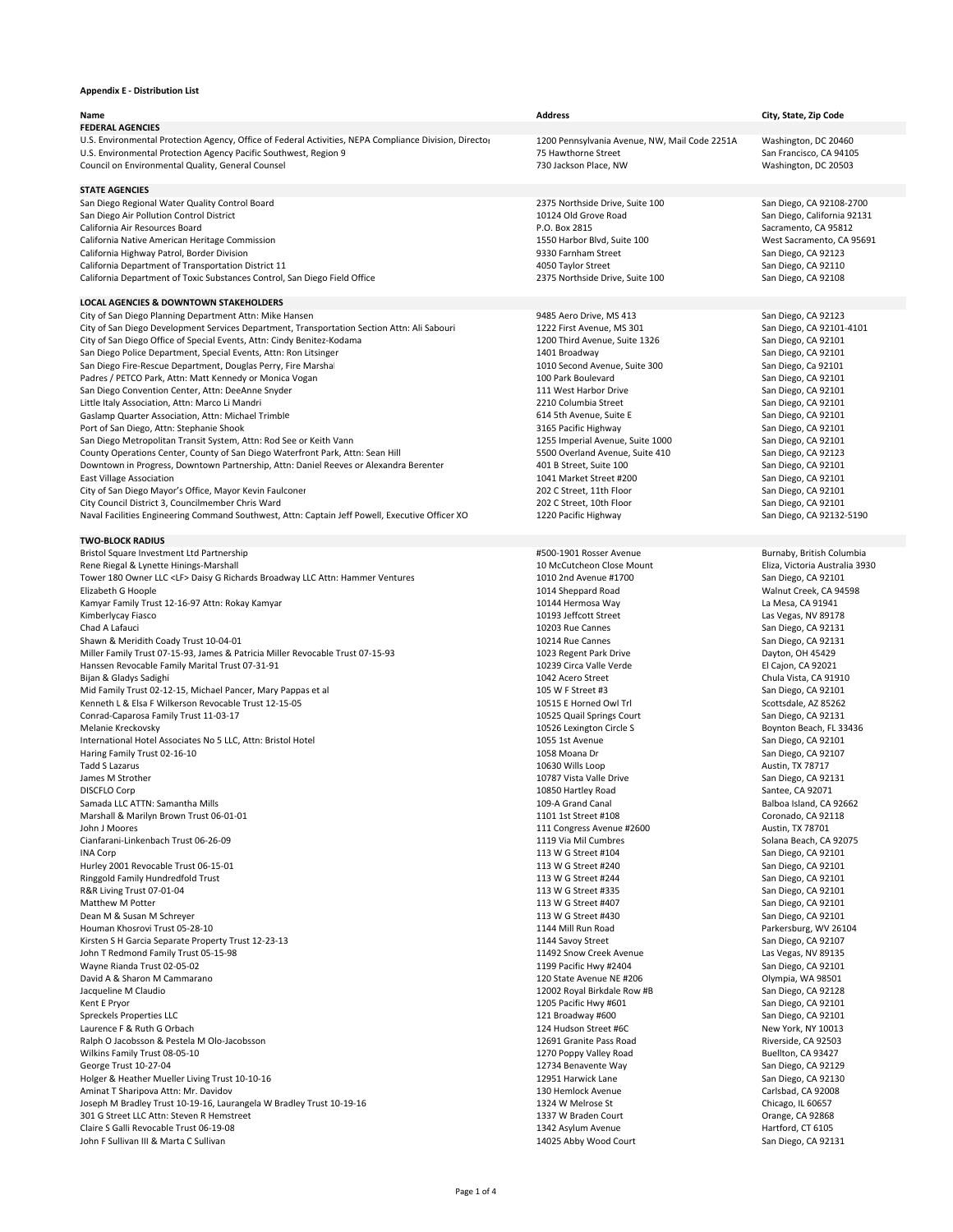**Name Address City, State, Zip Code** Palma Family Trust 01‐21‐93 14100 Castlerock Road Salinas, CA 93908 Puca Living Trust 09‐24‐05, Jason E Puca 1425 Cortina Circle 1425 Cortina Circle 1425 Cortina Circle 1425 Cortina Circle 1425 Cortina Circle 1425 Cortina Circle 1425 Cortina Circle 1425 Cortina Circle 1425 20029 Cuyahoga Joseph & Lisa F Rotunda **1444 Buckingham Gate Blvd #F** Cuyahoga Falls, Ol<br>1444 Buckingham Gate Blvd #F Cuyahoga Falls, Ol<br>1455 E Ram Canyon Drive 1452 F Ram Canyon Drive Tucson, AZ 85737 Roger A & Ruth G Sedjo Nuclear And States and States and States and States and States and States and States and Tucson, AZ 85737<br>Allen Property Trust and States and States and States and States and States and States and St Allen Property Trust Trust 1457 130th Avenue NE 1457 130th Avenue NE 1457 130th Avenue NE 1457 130th Avenue NE<br>14662 Encendido San Diego, CA 92127 Genesis Properties LLC 14662 Encendido San Diego, CA 92127 Palazzo De Cielo Trust 07‐12‐10<br>Palazzo De Cielo Trust Of Diego, CA 92101<br>2191 Library Street 11002 San Diego, CA 92101 151 Library Street 11002 San Diego, CA 92101 Charles & Victoria McDonnell Revocable Trust and the state of the state of the state of the state of the state Mystic, CT 6355<br>1515 Live Oak Street Mystic, CT 6355 Chula Vista, CA 91913 Jorge A Jimenez 1515 Live Oak Street Chula Vista, CA 91913 Lars Hungerford San Diego, CA 92131<br>
1991 - 1555 Vielo Road San Diego, CA 92131 - 1555 Vielo Road San Diego, CA 92131<br>
1991 - 1555 Vielo Road San Diego, CA 92131 - 1556 Vielo Road San Diego, CA 92131 - 1555 Vielo Road San William W Pickavance Jr & Nancy M Pickavance 1555 Viejo Road League City, TX 77573 Susan N Fowler 15644 Kingman Road 15644 Kingman Road 15644 Kingman Road 20064<br>15821 Ventura Blvd #270 15821 Poway, CA 91436 Poway, CA 91436 Poway, CA 91436 Poway, CA 91436 Poway, CA 91436 Larry Solters Living Trust 02-18-88 Attn: Gelfand Rennert & Feldman Intervivos Kendall Trust 08‐09‐88 & Terrie Vorono Family Trust 03‐09‐05 et al, Attn: Lik Realty I 1603 Hacienda Drive El Cajon, CA 92020 El Cajon, CA 92020<br>Adina P Rosenthal Trust 08‐27‐98 Huntington Beach. Adina P Rosenthal Trust 08‐27‐98 16301 Typhoon Lane 16301 Typhoon Lane 16301 Typhoon Lane Huntington Beach, CA 92649<br>1633 Crest Drive 1633 Crest Drive 1633 Crest Drive 1633 Crest Drive 1633 Crest Drive 1633 Crest Drive 160 Wayne Leslie 1633 Crest Drive Encinitas, CA 92024 Charles P Royce Living Trust 01‐12‐11 1669 Charmel Lane 16669 Charmel Lane 16669 Charmel Lane Pacific Plsds, CA 90272<br>17150 Via Del Campo #307 17150 Via Del Campo #307 1696 Campo #307 5an Diego, CA 92127 Lions Community Service Corp 17150 Via Del Campo #307 San Diego, CA 92127<br>1725 W Placita Sin Parada San Diego, CA 92127 San Diego, CA 92127 San Diego, CA 92127 San Diego, CA 92127 San Diego, CA 92127 Saji & Rekha Vettiyil Family Revocable Trust 01‐30‐17<br>Sahuarita, AZ 85629<br>1770 Avenida Del Mundo #110 1171 1101 1101 1101 1101 1770 Avenida Del Mundo #110 1770 Avenida Del Mundo #110 Steven V & Cynthia A Nickus 1992 Control Control Control Control Control Control Control Control Control Control Control Control Control Control Control Control Control Control Control Control Control Control Control Contr Raymond Tah Sheng Hsu & Yi Ying Lee 1922 Channels Court 17775 Pennacook Court 17775 Pennacook Court San Diego, CA 921<br>180 E Pearson Street #6504 17775 Pennacook Court San Diego, CA 921275 Pennacook Court San Diego, IL 6061 Sudman Family Trust 08-23-16<br>1811 Bidwell Way Sudman Family Donald & Christian Muslim Christian Muslim Christian Muslim Christian Muslim Ch<br>1813 N Poinsettia Avenue Donald & Christine M Zuk 1813 November 2021 Nanhattan Beach, CA 90266<br>1820 Avenida Del Mundo #706 Manhattan Beach, CA 92118<br>Welch Family Trust 08-21-89 November 2021 Maribeth Koslow Revocable Trust 1892118<br>Maribeth Koslow Revocable Trust 1892118<br>Waller State Street LLC, Waller Management Co LLC 1996 Coronado, CA 90067 Maller State Street LLC, Waller Management Co LLC<br>May Family Trust 12-28-00 Los Angeles, CA 9000 Los Angeles, CA 90067 Los Angeles, CA 90067 Los Angeles, CA 900<br>May Family Trust 12-28-00 Villa Park, CA 92861 May Family Trust 12‐28‐00<br>
May Faladion Investment LLC, ATTN: Richard Weir<br>
201 Rosser Avenue Ste 500 18471 Villa Park, CA 92861 2016 November 2012 Paladion Investment LLC, ATTN: Richard Weir 1902-05-2002 Paladion Investment LLC, ATTN: Richard Weir 1901 Rosser Avenue Ste 500 Burnaby B C V5C‐6S<br>19126 Calle Teresa 1903-03, Canada Burnaby B C V5C‐6S, Canada Burnaby B C V John & Diana Earnhart Family Trust 04‐22‐88, Earnhart Family Trust 02‐25‐98 19126 Calle Teresa Murrieta, CA 92562 James J Stakem 19936 Interlachen Circle 19936 Interlachen Circle 20147 (Ashburn, VA 20147<br>19936 Interlachen Circle Ashburn, VA 2019 (Ashburn, VA 2019) 2 (Waaypaay Court 2 Kwaaypaay Court El Cajon, CA U S Grant Hotel San Diego LLC ATTN: Troy Graves 2 Court 2 Court 2 Court Court Court Club Cajon, CA 92019<br>1999 - David F & Domelia S Gonzales 2004 Electrophy Court Campion Canadia 2004 Erie Street Court Campion Ca David F & Domelia S Gonzales Alireza Alivandivafa 2055 San Onofre Drive Camarillo, CA 93012 Jasmine Man‐Hung Chow Family Trust 12‐21‐15 21 2100 Waterside Drive 2100 Waterside Drive 2100 Waterside Drive Chula Vista, CA 91913<br>2113 Caminito San Martin Chula Vista, CA 92037 2113 Caminito San Martin Chula Vista, CA 92 Angela T Liu Bypass Trust 06-19-16<br>Angela T Liu Bypass Trust 02-17-15 21/16 2116 E Norwood Street Democratic Music Democratic Mesa, AZ 85213 J H A W Family Trust 02-17-15 Milliam R & Ruthanne M Fisher New York Channels Controller and the Controller Channels Crescent Avenue Windham, MC 4062<br>1999 - Prances P S Newell New York Channels Channels Channels Channels Channels Controller Avenue CA 9 Royster Building Family Ltd Partnership **Example 2018** 2234 6th Avenue 2234 6th Avenue 2234 6th Avenue San Diego, CA 92101<br>228 E 13th Street #26 228 E 13th Street #26 228 E 13th Street #26 228 E 13th Street #26 228 E 13th Stephen C Lessard 228 E 13th Street #26 New York, NY 10003 228 E 13th Street #26 New York, NY 10003 228 New York, NY 10003 228 New York, NY 10003 22802 Skyview Way Tsai Chen Hsu 22802 Skyview Way 22802 Skyview Way 22802 Skyview Way 22802 Skyview Way 23802 Skyview Way 2323 N<br>2323 N Central Avenue #2104 2323 N Central Avenue #2104 2323 N Central Avenue #2104 2323 N Central Avenue #210 Oboyle-Litman Family Trust 06-01-94 23065 2333 Birchfield Street 2333 Birchfield Street Simi Valley, CA 93065<br>1933 Camino Del Rio S #220 2333 Camino Del Rio S #220 2332 Camino Del Rio S #220 2333 Camino Del Rio S #220 23 Investcal Renaissance LP C/O Investical Realty Corp 2008 2008 2333 Camino Del Rio S #220 San Diego, CA 9210<br>2351 N Greyrock Road 2351 N Greyrock Road 2351 N Greyrock Road 2351 N Greyrock Road 2351 N Greyrock Road 2008 Lapo els Capital LLC 2003 (2351 N Greyrock Road 2351 N Greyrock Road 2351 N Greyrock Road 2351 N Greyrock Road 2351 N Greyrock Road 2351 N Greyrock Road 2357 N Greyrock Road 25 Windsor Isle Drive 2012 12:00 25 Windsor Isle Driv Peter & Barbara Kohn 25 Windsor Isle Drive Longwood, FL 32779 Sara, Khalid & Amena Yunus 25751 Encanto Court 25751 Encanto Court 25751 Encanto Court 25751 Encanto Court 267<br>26 Pronghorn Place 20 Spring, TX 77389 26 Pronghorn Place 26 Pronghorn Place 26 Pronghorn Place 26 Pronghorn Pl Luis J L Cantu & Estela R Botello (Spring, TX 77389)<br>2615 Camino Del Rio S #105 (Spring, TX 77389 / San Diego, CA 92108) (Spring, TX 77389 / San Diego, CA 92108 / Winifred E Taggart Revocable Living Trust 1997 1998 1999 12:30 Am 2012 2615 Camino Del Rio S #105 San Diego, CA 92108 1999, CA 92108 2615 Camino Del Rio S #105 San Diego, CA 92108 1999, CA 92108 2645 Railroad Street #352 2 Mark A & Deborah L Lindner Pittsburgh, PA 1522<br>1629. College Inn Irrevocable Trust 06-20-97, College Inn Partnership LP et al Attn: James H Kennedy Passed Martheights Road #547 Pittsburgh, PA 1522 Pittsburgh, PA 1522 College Inn Irrevocable Trust 06‐20‐97, College Inn Partnership LP et al Attn: James H Kennedy 2658 Del Mar Heights Road #547 Del Mar, CA 92014<br>2710 Health Center Drive 2710 Health Center Drive 2710 Health Center Drive 271 John F & Melinda G Shega Family Trust 10‐12‐10 2710 Health Center Drive 2710 Health Center Drive San Diego, CA 921<br>Bryan Chermiss Bonita. CA 91902 Bryan Chermiss **272 Greenwood Place** Bonita, CA 91902 Huber Family Credit Shelter Trust 1999, CA 92154<br>Huber Family Credit Shelter Trust 2821 Paxton Court 2821 Paxton Court 2821 Paxton Court 2847 Berkshire Road Cleveland Heights. OH 44118 Katherine M Feick, Feick Family 2013 Trust 12-23-13 Frank W Berry Jr 2902 R Street Merced, CA 95348 Don & Jodee Fulton Family Trust 02‐23‐00 2926 Kellogg Street #B12 San Diego, CA 92106 Clark/Moldenhauer Trust 09‐18‐90 Attn: Michael B Clark & Cory D Moldenhauer 2934 Paseo Cazador Carlsbad, CA 92009 Dickson Trust 09‐17‐03 3 Alaska Irvine, CA 92606 Diamondrock San Diego Owner LLC, ATTN: Bill Tennis and Exercise of the San Diamondrock San Diego Owner LLC, ATTN: Bill Tennis and San Diamondrock San Diego Owner LLC, ATTN: Bill Tennis and San Diamondrock San Diego Owner S Scanlan Family Trust 04‐01‐03 Sandia Park, NM 870<br>Scanlan Family Trust 05‐12‐11 Armord Sandia Park, NM 87047<br>Sandia Road Sandia Park, NM 87047-2022 3000 Salloway Ridge #C208 Sandia Pittsboro, NC 27312 Arnold & Diana Thackray Living Trust 05‐12‐11 2731: The Same Communication of the Same Capital Civing Arnold & Diana Thackray Living Trust 05‐12731: Arnold & Diana Thackray Living Trust 05‐1211 2001 2001 2001 2001 2001 200 Clive & Zahra Freeman 301 Hidden Pines Road (2012)<br>1996 - Jeffrey S Cameron 2012 - Del Mar, Cameron 2012 - Del Mar, Cameron 2004 - 2004 - 2004 - 30963 Via La Cresta Wendy Helberg Trust 12‐07‐15 **30995 Via Norte 20095 Via Norte** 30995 Via Norte 30995 Via Norte Temecula, CA 92591<br>Allen Graham Inc 3an Diego. CA 92103 Mitchell Family Trust 01‐03‐11 3120 Goldsmith Street San Diego, CA 921 3120 Goldsmith Street San Diego, CA 921<br>Maria E G Rigoli Trust 08‐17‐11 3149 N Willow Creek Drive Street Street Street Street Street Street Street St Maria E G Rigoli Trust 08-17-11 Tucson, AZ 85712<br>Charles/Kartagener Trust 09-26-12 Attn: Stacey Kartagener National Charles Coast Hwy #U200 States/Kartagener Trust 09-26-12 Attn: Stacey Kartagener National Charles CA 92024 Charles/Kartagener Trust 09‐26‐12 Attn: Stacey Kartagener 315 States 2012 - States/Kartagener Trust 09‐26‐12 Attn: Stacey Kartagener 315 S Coast Hwy #U200 San Bernardino, CA 92024<br>3184 Parkside Drive States and States and Bypass Trust, Survivors Trust Attn: Rosemary P Easley (San Bernardino, CA 92104 Parkside Drive San Bernardino, CA 92104 Parkside Drive San Bernardino, CA 92104 Parkside Drive San Diego, CA 92104 Parkside Drive San Diego, C Miguel Losada 3250 El Cajon Blvd San Diego, CA 92104 Edward F & Natalie M McCoy, Scott K Reilly **3001 Community Constructs Constructs** 3305 Jasmine Place **Excondido, CA 92025**<br>Anthony Ramirez **CA 93711** Fresno. CA 93711 Anthony Ramirez Trust Companies and Companies and Companies and Companies 3365 W Bullard Avenue Fresno, CA 93711<br>1990 - Todd L Dempsey Trust 05-15-92 Todd L Dempsey Trust 05‐15‐92 350 W Vereda Sur Palm Springs, CA 922<br>Maurer Shev Family Trust 09‐29‐16 3525 Lebon Drive #319 3525 Lebon Drive #319 3525 Lebon Drive #319 5an Diego, CA 92122 Maurer Shev Family Trust 09‐29‐16<br>
Feronan Trust 01‐11‐06<br>
Feronan Trust 01‐11‐06 Ecronan Trust 01‐11‐06 3544 Pershing Avenue San Diego, CA 92104 Lotzof Family Trust 07‐18‐05 3737 Torrey View Court San Diego, CA 92130 Robert S & Rebecca J Horowitz Family Trust 08-30-06 3750 2012 12:30 States of the Changes Blvd S #4004 Las Vegas, NV 89158<br>1751 Corral Canyon Road Camp Bonita, CA 91902 2014, Corral Canyon Road S751 Corral Canyon Road Soni Charles Hoyt Separate Property Trust 10-14-08 Adasta Living Trust 02-14-02 San Diego, CA 92117<br>Adasta Living Trust 02-14-02 38180 Del Webb Blvd #57 San Diego, CA 92117 38180 Del Webb Blvd #57 San Diego, CA 92117 Elaine Land Revocable Trust 05‐24‐84 38180 Del Webb Blvd #57 38180 Del Webb Blvd #57 Palm Desert, CA 92211 Palm Desert, CA 92211<br>Paul C Bruggemans & Omar Haddedou Joint Revocable Living Trust 07‐05‐14 Palm Springs, CA 9226 Paul C Bruggemans & Omar Haddedou Joint Revocable Living Trust 07-05-14

1770 Avenida Del Mundo #110 Coronado, CA 92118<br>1775 S 23rd Street Carel Mundo #110 El Centro, CA 92243 180 E Pearson Street #6504 Chicago, IL 60611<br>1811 Bidwell Way Sacramento, CA 95818 1820 Avenida Del Mundo #706<br>1830 Avenida Del Mundo #1504 **Coronado, CA 92118** Parama Salam El Centro, CA 92243<br>1994 - Camp San Diego, CA 92101<br>1995 - San Diego, CA 92101 2323 N Central Avenue #2104 Phoenix, AZ 85004<br>2333 Birchfield Street Phoenix, AZ 85004 an Brant Street States of the San Diego, CA 92103<br>Allen Goldsmith Street States San Diego, CA 92106

Rch Palos Vrd, CA 90275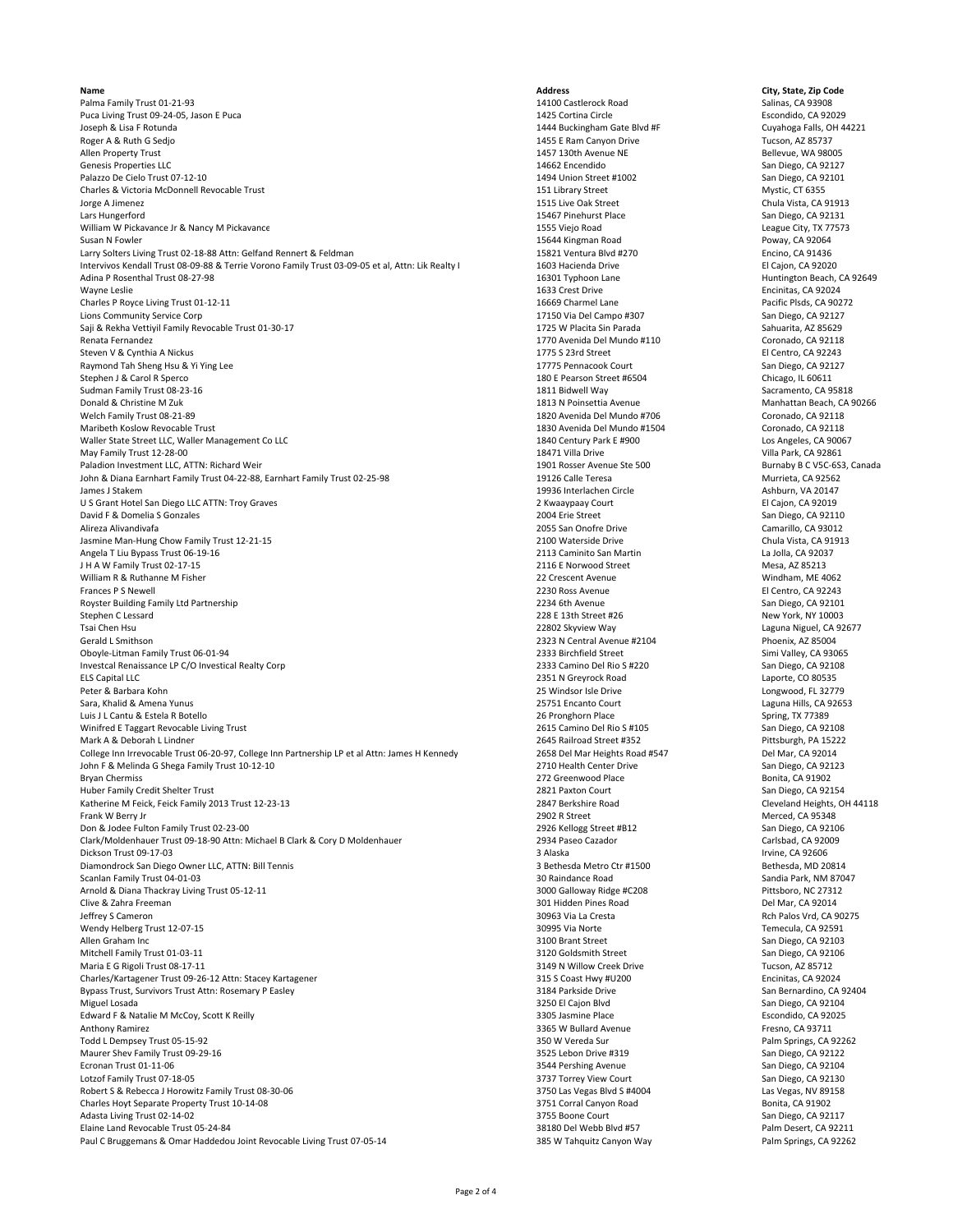Neil Family Trust 11‐05‐82, Joe Abdelnour هات المستخدم المستخدم المستخدم المستخدم المستخدم المستخدم المستخدم ال<br>2010 - 401 B Street #2400 هات المستخدم San Diego, CA 92101 R E Hazard Contracting Company San Diego, CA 92101<br>102 Shapery Holdings LP <LF> Diamondrock San Diego Owner LLC Shapery 402 W Broadway #1050 San Diego, CA 92101 Shapery Holdings LP <LF> Diamondrock San Diego Owner LLC<br>
Parrent Family 1992 Trust 07-23-92<br>
Parrent Family 1992 Trust 07-23-92 Parrent Family 1992 Trust 07‐23‐92<br>Parrent Family 1992 Trust 07‐23‐92<br>Debaca Family Trust San Diego, CA 92124 Debaca Family Trust 4242 Cartulina Road San Diego, CA 92124 Elizabeth J Choonoo **1986 and 2008 and 2008 and 2008 and 2008** and 2008 and 2008 and 2008 and 2008 and 2008 and 200<br>Alto Palo Alto, CA 94306 and 2009 and 2009 and 2009 and 2009 and 2009 and 2009 and 2009 and 2009 and 2009 Marc F McEachern 443 Hoala Drive Kihei, HI 96753 Meola Family Trust 04‐09‐18<br>1992-6 449 34th Street Manhattan Beach, CA 90266<br>1992-6 45 Camielle Court Manhattan Beach, Camp Sedona، AZ 86336 Timothy C & Elizabeth B Smith Revocable Trust 04-17-08 Robert McNeill 455 E 86th Street #24A New York, NY 10028 Reisin Family Trust 11‐08‐97 El Centro, CA 92243<br>Chih Cheng Fang & Robin Kuo Shu-Hua Family Trust 07‐08‐03 4 - 1155 46 - 46‐65 Zhong Shan North Road. Section 6 Lane 405 Taipei. Taiwan TW 11155 Chih Cheng Fang & Robin Kuo Shu‐Hua Family Trust 07‐08‐03<br>Grace T Moe Living Trust 08‐04‐03, Cynthia L Derrico Trust 08‐04‐03 et al *Stander Barrow Comecticut Avenue NW #407* Grace T Moe Living Trust 08-04-03, Cynthia L Derrico Trust 08-04-03 et al John M Linville Jr Trust 06-23-14<br>Peter & Kathleen Z Jones هادر المستحدث المستحدث المستحدث المستحدث و المستحدث و المستحدث المستحدث المستحدث المس<br>A848 E Kokanee Bay Court هادر المستحدث المستحدث المستحدث المستحدث المستحدث Peter & Kathleen Z Jones (Deur D Alene, ID 8) and the Coeur D Alene, ID 8448 E Kokanee Bay Court Coeur D Alene, ID 838148<br>Mark E Kramer Coeur D Alene, ID 838148 (November 2001) and the Coeur D 4950 E Palomino Road (Novembe Mark E Kramer 4950 E Palomino Road Phoenix, AZ 85018 Basciano Family Trust 09‐26‐07 **Subsection CA 92679** 5 Dover 5 Dover 5 Dover 5 Dover 2016) Dove Canyon, CA 92679<br>Hilary J Vrem Trust 10‐03‐08 San Diego, CA 92101 Hilary J Vrem Trust 10‐03‐08 500 W Harbor Dr #1019 San Diego, CA 92101 Sole Family Trust 09‐24‐04 Agoura Hills, CA 91301<br>Solumbia Tower <LF> City of San Diego, G and K Mgmt **Agoura Hills, CA 91230** 5150 Overland Avenue **Agoura Hills, CA 90230** Columbia Tower <LF> City of San Diego, G and K Mgmt 5150 Overland Avenue 5150 Overland Avenue Culver City, CA 90230<br>Market Street Square LP Attn: Michael Drandell And Market Culver City, CA 90230 Market Street Square LP Attn: Michael Drandell **1986 Contained Avenue** 5150 Overland Avenue Culver City, CA 90230<br>1992 - SGKC4 Apartments LP Culver City, CA 90230 SGKC4 Apartments LP 6 Culver City, CA 90230<br>
Lei Zhang C/O New West Property Mgmt<br>
Lei Zhang C/O New West Property Mgmt Lei Zhang C/O New West Property Mgmt<br>Patrick J Harrison & Eleanor W Lynch Living Trust 01-15-93 **San Diego, CA 92115** S260 Remington Road San Diego, CA 92115 Patrick J Harrison & Eleanor W Lynch Living Trust 01-15-93 **San** Patrick J Harrison & Eleanor W Lynch Living Trust 01-15-93 520 5260 Femington Road 5260 Remington Road San Diego, CA 92115<br>1990 - McDonald Family Trust 12-29-94 San Diego, CA 92116 McDonald Family Trust 12‐29‐94<br>K P Emerald Owner LLC San Diego, CA 92116<br>S30 B Street #1860 San Diego, CA 92101 K P Emerald Owner LLC<br>
Mark & Kimberly Huang Natural Street #1860 San Diego, CA 92101 San Diego, CA 92101 San Diego, CA 92118 (Street<br>
S30 I Avenue S50 I Avenue S50 I Avenue Street #1860 San Diego, CA 92118 Mark & Kimberly Huang (Coronado, CA 9211; 1992)<br>1992 - Johnathan R Rolfo (CA 9211; 1993)<br>1993 - Johnathan R Rolfo (CA 9201), The State of Coronado, CA 9211; 1993 Johnathan R Rolfo 5321 Lillian Street Houston, TX 77007 Iryna Vouk Trust 12‐15‐14 Chula Vista, CA 91910<br>
BY REAST Chula Vista, CA 91910<br>
SA RO Diego, CA 92121 R K R Dlfy LP 5440 Morehouse Drive #4000 San Diego, CA 92121 Ansar M Haroun 66 March 2021 22 San Diego, CA 92122<br>Mesteate Hotel Computer San Diego, CA 92122<br>Mesteate Hotel Computer San Diego, CA 92122 Westgate Hotel Co 550 E South Temple Salt Lake City, UT 84102 Ali A & Lidia Diba 550 Front Street #2601 San Diego, CA 92101 Thian S Kheoh Trust 04‐30‐10 550 Front Street #708 San Diego, CA 92101 Payne Family Trust 07‐24‐07 5555 Magnatron Blvd #J San Diego, CA 92111 Kenneth & Mona Earnest Family Survivors Trust 05‐08‐96 5767 Jeanette Avenue Same La Mesa, CA 91942 5767 Jeanette Avenue La Mesa, CA 91942 582 Paseo Burga China Vista. CA 91910 191910 191910 191910 191910 191910 191910 1919 Mary L Blansett 582 Paseo Burga Chula Vista, CA 91910 Lechtenberg Family Trust 02‐05‐86 5920 Friars Road #212 San Diego, CA 92108 Schechtman-Tourangeau Family 2005 Trust 04‐08‐05 5954 Caminito Cardelina Subsettman - Tourangeau Family 2005<br>Subsettman - The Sample of Desember 2012 1999 September 2013 1999 Comercione Court W #100 San Diego, CA 92121<br>Sub Yehudi & Pam Gaffen Family Trust 03-18-88<br>
Robert D Poole (Dp), Susan K Smith (Dp)<br>
Robert D Poole (Dp), Susan K Smith (Dp) Robert D Poole (Dp), Susan K Smith (Dp)<br>
Hope L Wiley 2003 Family Trust 11-11-97 **Formulation Street Advisor Community Community** Coronado, CA 92118<br>
Hope L Wiley 2003 Family Trust 11-11-97 Hope L Wiley 2003 Family Trust 11-11-97 (Coronado, CA 92118) From the Coronado, CA 92118<br>Heremiah B Robins Trust 07-14-81 C/O the Robbins Group Jeremiah B Robins Trust 07‐14‐81 C/O the Robbins Group<br>The Geo Group Inc ATTN Tax Dept 61 Santo Road #190 Santo Road #190 Santo Road #190 Santo Road #190 Soca Raton, FL 33487 The Geo Group Inc ATTN Tax Dept **1998 CONSUMER 200 CONSUMER 2018 CONSUMER 2018** CONSUMER 1999 Boca Raton, FL 33487<br>1999 Boca Jam Diego, CA 92101 Boca Raton, FL 33487<br>1999 G30 1st Avenue 630 1st Avenue 630 1st Avenue 630 1s David M & Lisa J Roth Joint Living Trust 09‐11‐08 **630 16 12** 630 15 Avenue San Diego, CA 92101 630 1st Avenue San Diego, CA 92101 640 San Diego, CA 92106 640 San Diego, CA 92106 640 San Diego, CA 92106 640 San Diego, CA 9 Helga F Leonhardt Trust 01‐06‐93 **640 San Elijo Street San Diego, CA 92106**<br>Matthew Duncan San Diego, CA 92120 Berman Family Trust 08-04-04<br>Germiniano F & Angeles M Tubao و Germiniano F & Angeles M Tubao و Germiniano F & Angeles M Tubao و Germiniano F & Angeles M Tubao Germiniano F & Angeles M Tubao 657 10th Street 667 10th Street 667 10th Street 667 10th Street 667 10th Street<br>1991 - Jennifer L Carrico Qualified Personal Residence 2012 Trust 12-05-12 et al 66 Nexume 66 Acacia Drive 66 A Jennifer L Carrico Qualified Personal Residence 2012 Trust 12‐05‐12 et al 66 Acacia Drive Atherton, CA 94027 D & L Cohn Family Trust 10−28−99 **6643 Duck Pond Trl San Diego, CA 92130** 6643 Duck Pond Trl San Diego, CA 92130<br>Tavakoli Family Trust 12−16−02 65 Jan Diego, CA 92075 665 San Rodolfo Drive #124 665 San Rodolfo Drive #124 Tavakoli Family Trust 12‐16‐02 660 San Rodolfo Drive #124 Solana Beach, CA 92037<br>Ahern Family Trust 06‐19‐15 Attn: Brianna Ahern Cass Company of Cass of Cass of Cass of Cass of Cass of Cass o Ahern Family Trust 06‐19‐15 Attn: Brianna Ahern **Camera Camera And Camera Camera Camera Camera Camera Camera Camera Camera Camera Camera Camera Camera Camera Camera Camera Camera Camera Camera Camera Camera Camera Camera C** Grotta-Long Trust 01-12-05 **From Trust 01-12-05** 680 W Ramon Road **Campion Road** Palm Springs, CA 9221 680 W Ramon Road Palm Springs, CA 92264 692264 6924 6924 6924 6944 E Ludlow Drive **Campion Road Scottsdale, AZ 85254** Bonbon LLC 6944 E Ludlow Drive Scottsdale, AZ 85254 AM Scottsdale, AZ 85254 Carter Hawley Hale Stores <LF> Horton Plaza LLC C/O Macys Tax Dept 7 W 7th Street 7 W 7th Street Cincinnati, OH 45202<br>
Heller Family Revocable Trust 03-29-99<br>
T17 Westholme Avenue Carter Carter Carter Carter Carter Carter Heller Family Revocable Trust 03‐29‐99 717 Westholme Avenue Los Angeles, CA 90024 Sorlie Family Trust 10‐12‐82 Attn: Janet S Dingsdale 2012 Controlled a material Controlled a material of the San Diego, CA 92129 Controlled a material Park Village Road Scottsdale. AZ 85258 Controlled a San Diego, CA 92129 Maxine Snyder 1992 La Jolla, CA 92037<br>1992 - Patrik N Gunnarsson & Teri J Hill<br>2090 Navaio Road #113 2090 Navaio Road #113 2090 Navaio Road #113 2090 Navaio Road #113 2090 Navaio Road #113 Frances M Schultz Trust 09-17-90 Springfield, PA 1906<br>1900 7315 El Fuerte Street Street Spring Springfield, Pays (Springfield, PA 1906)<br>1915 Fl Fuerte Street Street Street Street Street Schuld Carlsbad, CA 92009 Dennis R & Carol A Sciotto Community Property Trust 01‐09‐02 7315 El Fuerte Street Carol A Sciotto Community Property Trust 01‐09‐02 7315 El Fuerte Street Carlsbad, CA 92009<br>1991 7315 Wisconsin Avenue #1100W 7515 Wisconsin Bruins Hotel Owner LP Attn: Controller 7315 Wisconsin Avenue #1100W Bethesda, MD 20814 Horton Fourth Avenue LLC Attn: James L McMillan and McClear and McClear and McClear and The Company of the San Diego, CA 92101<br>233 8th Avenue San Diego, CA 92101 733 8th Avenue San Diego, CA 92101 733 8th Avenue San Diego, Oliver McMillan Market Street LP Thomas K Pilgram & Fiona B Marshall Trust 10‐24‐01 7405 Carleton Avenue 7405 Carleton Avenue 7405 Carleton Avenue<br>Thomas K Pilgram St. Louis, MO 63130<br>The St. Louis, MO 63130 722 Via De La Paz 742 Via De La Paz 742 Via De Hodjatie Family Trust 06-13-94<br>2004 742 Via De La Paz Pacific Palisades, CA 91<br>2004 745 Falls Circle 7145 Falls Circle 7145 Falls Circle 12 Lake Forest, IL 60045 Cynthia C Janke Trust 03‐12‐07 745 Falls Circle Lake Forest, IL 60045 Vance Pung Family Trust 01‐20‐16<br>1920, Nussell A Kurtz 2002 Trust 09‐11‐02 & M Lane Campbell Family Trust 06‐19‐03<br>7550 Agua Dulce Court San Diego, Carlsbad, CA 92009 Russell A Kurtz 2002 Trust 09‐11‐02 & M Lane Campbell Family Trust 06‐19‐03 7550 Agua Dulce Court Carlsbad, CA 92009<br>1991 - Horton House Interfaith Housing Corp <LF> City of San Diego 7650 7656 Lester Avenue Carlsbad, CA 9 Horton House Interfaith Housing Corp <LF> City of San Diego 7656 Lester Avenue 7656 Lester Avenue 2006 Parter Dr<br>Adam B Keeter Trust 02-14-05 Adam B Keeter Trust 02‐14‐05<br>Pickwick Partners II LP Nasar Center Dr #700 San Diego, CA 92108<br>Pickwick Partners II LP Nasar CA 91942 Pickwick Partners II LP 7777 Alvarado Road #425 La Mesa, CA 91942 301 W G Street LLC Attn: Mr. & Mrs. Joseph J Devine **1988** May be a street a street a street a street LLC Attn: Mr. & Mrs. Joseph J Devine 1998 May be a street and Diego, CA 92127 May be a street and Diego, CA 92009 May be Julie B Decker Family Trust 10‐20‐08<br>Stephen G Connolly Trust 03‐14‐17 7 788 Carlsbad, CA 92009 7788 Calle Lomas Carlsbad, CA 92009 7788 Calle Lomas Stephen G Connolly Trust 03-14-17<br>Samuel E Green & Suzanne H Steinberg Revocable Family Trust 06-14-96 Summer Stockton, CA 95204 8108 Tiara Cove Circle Stockton, CA 95204 Samuel E Green &Suzanne H Steinberg Revocable Family Trust 06-14-96 William T McCormick Jr & Ann D McCormick Annub McCormick Annub McCormick Bay Colony Drive Naples, FL 34108 Maples, FL 34108<br>1997 Bay David B Zlotnick Separate Property Trust 03-15-02 Maples, CA 92108 Maples, CA 92108 Maple David B Zlotnick Separate Property Trust 03-15-02<br>Iill L Averv Jill L Avery 8603 Glacier Lane N Maple Grove, MN 55369 Laura & Warde Bates Family Trust 11‐20‐15<br>
27 Daniel P Ermer & Norma K Franco-Ermer Company of Company of Company of Company and Company of Bainbridge Loop NE<br>
27 Regents Square Company of Campany and Marchan Mational Harb Daniel P Ermer & Norma K Franco-Ermer

**Name Address City, State, Zip Code** % 6431 Carthage Street San Diego, CA 921<br>6482 Cardeno Drive San Diego, CA 92037 Patrik N Gunnarsson & Teri Jaman 2011 - San Diego, CA 92119<br>1918 - Teri Jaman 2012 San Diego, CA 19064<br>1919 - Springfield, PA 19064 Pala Terra Nova Drive Chula Vista, CA 91910<br>1990 Tarento Drive Chula Vista, CA 92106

Scottsdale, AZ 85258